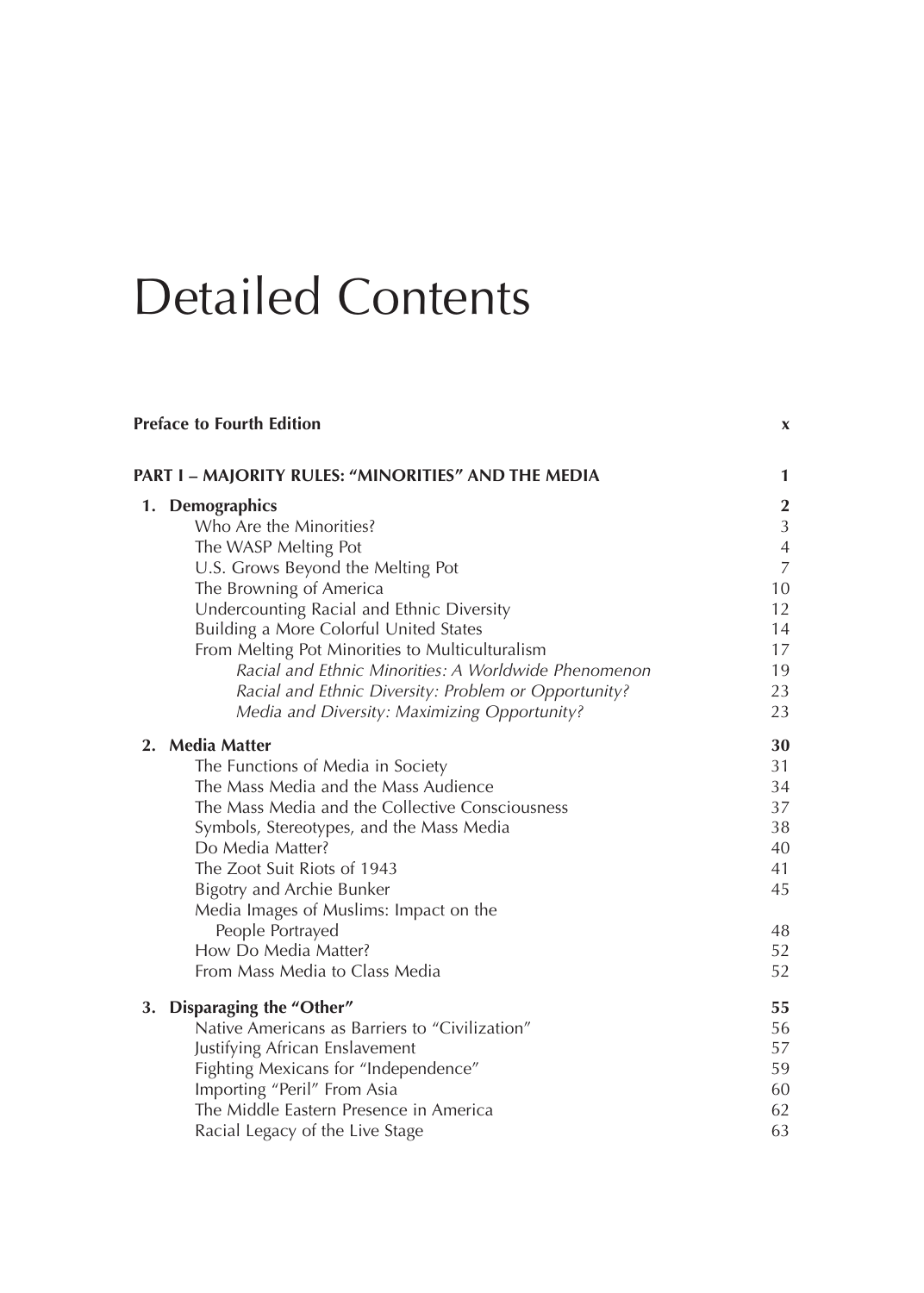|    | PART II – RACISM AND SEXISM IN AMERICAN ENTERTAINMENT            | 67  |
|----|------------------------------------------------------------------|-----|
| 4. | "Bamboozling" Stereotypes Through the 20th Century               | 68  |
|    | Motion Pictures Bring Racism to a New Medium                     | 68  |
|    | Hollywood's Heyday, Comics, and Radio Racism: 1930-1945          | 72  |
|    | Post-World War II to the 21st Century                            | 78  |
|    | Television Brings Stereotypes Home                               | 83  |
|    | And There's Sexism Too                                           | 92  |
|    | Breaking the Barrier                                             | 93  |
|    | Sexism in Hollywood                                              | 95  |
|    | From Geisha Girl to Woman Warrior                                | 98  |
|    | A Shameful Legacy                                                | 100 |
|    | 5. Race, Culture, and Gender in the New Media Age                | 103 |
|    | Race and Representation in Prime-Time Television: More or Less?  | 108 |
|    | Old Problems Linger in the New Media Era                         | 111 |
|    | Gender Inequities Abound                                         | 112 |
|    | Impact of Oprah Winfrey                                          | 116 |
|    | Racial Gaffes on Radio and the Web                               | 118 |
|    | Video Games: One Step Forward, Two Steps Backward                | 120 |
|    | <b>PART III - RACISM AND SEXISM IN PUBLIC COMMUNICATIONS</b>     | 125 |
|    | 6. The Press: Whose (News) Media Is It?                          | 126 |
|    | Social Function of News in Society                               | 127 |
|    | Discrimination in News: An Overview                              | 129 |
|    | <b>Exclusionary Phase</b>                                        | 129 |
|    | Threatening Issue Phase                                          | 130 |
|    | <b>Confrontation Phase</b>                                       | 132 |
|    | Stereotypical Selection Phase                                    | 134 |
|    | Multiracial Coverage Phase and Its Obstacles                     | 136 |
|    | Some Women Journalists Who Paved the Way                         | 137 |
|    | Sexism in the Newsroom                                           | 138 |
|    | Newsroom Power and Practices: Perpetuating Inaccurate Portrayals | 143 |
|    | News Coverage of Women: Vamps, Victims, and Violence             | 146 |
|    | Newsroom Policy and Race                                         | 149 |
|    | Content Observation                                              | 150 |
|    | <b>Editing by Superiors</b>                                      | 151 |
|    | <b>Informal Conversation</b>                                     | 151 |
|    | News Planning Conferences                                        | 151 |
|    | Sanctions for Policy Violations                                  | 152 |
|    | 7. Marketing and Advertising: The Media's Not-So-Silent Partners | 156 |
|    | Advertising and Media in the Land of Plenty                      | 158 |
|    | Race and Ethnicity in Advertising                                | 160 |
|    | Looking Back: Advertising Images, Protests, and Progress         | 163 |
|    | Integration in Advertising                                       | 167 |
|    | Multicultural Marketing: Courting Consumers of Color             | 169 |
|    | The Black Market                                                 | 172 |
|    | Spanish Gold                                                     | 173 |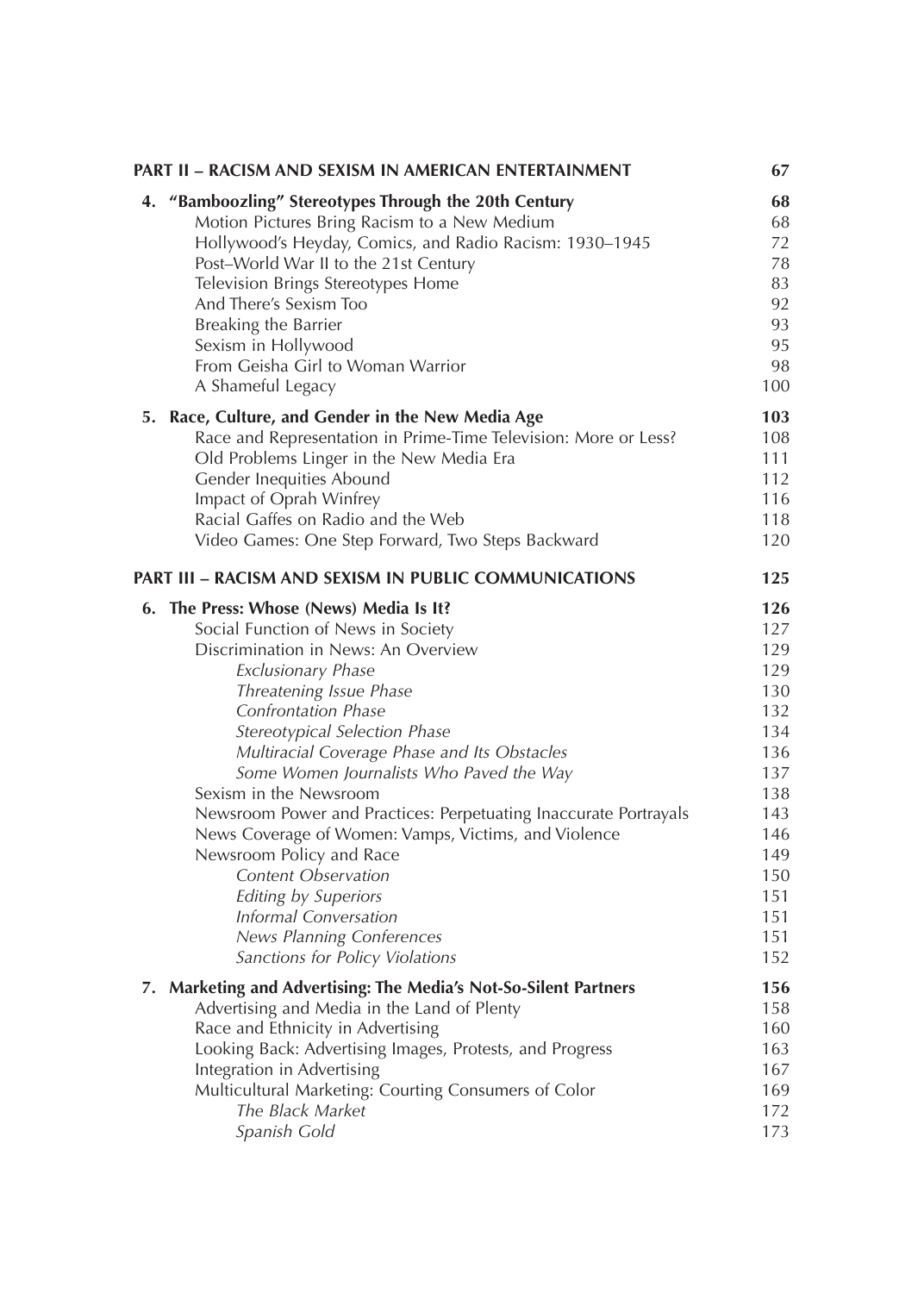| Asian and Pacific Treasures                                                                  | 174        |
|----------------------------------------------------------------------------------------------|------------|
| Native American Growth                                                                       | 175        |
| Reaching Out to the "Halal Market"                                                           | 176        |
| Mining Multicultural Markets                                                                 | 177        |
| Demographics and Psychographics                                                              | 177        |
| Marketing and Advertising Ethics                                                             | 180        |
| Advertising's Double-Edged Sword                                                             | 181        |
| 8. Public Relations: An Opportunity to Influence the Media                                   | 185        |
| Public Relations' Influence on the News Media                                                | 186        |
| Diversity in Public Relations: The Need to                                                   |            |
| Reflect Demographic Growth and Changes                                                       | 187        |
| The Importance of Minority Publics                                                           | 189        |
| Diversity in Public Relations: Good Business                                                 | 190        |
| Women of Color in Public Relations                                                           | 191        |
| Building a Multicultural Foundation for Public Relations                                     | 194        |
| Diversity Practices in Public Relations Education                                            | 195        |
| A Public Relations Education Diversity Agenda                                                | 195        |
| A Public Relations Professional Diversity Agenda                                             | 196        |
| PART IV - OVERCOMING RACE AND GENDER INSENSITIVE MEDIA                                       | 201        |
| 9. Advocacy: Keeping Their Feet to the Fire                                                  | 202        |
| Civil Rights Organizations                                                                   | 205        |
| Challenging Bias in Broadcasting and Electronic Media                                        | 207        |
| Multicultural Efforts in the Newspaper Industry                                              | 211        |
| Contributions of Minority Media Professional Associations                                    | 213        |
| Advocacy in the Entertainment Industry                                                       | 213        |
| Advocacy in Media Communications Education                                                   | 214        |
| Overview: Confronting the Status Quo Toward Multiculturalism                                 | 216        |
| 10. Access: Equitable Hiring Principles Elude Media Employers                                | 219        |
| Background: Film and Television Entertainment                                                |            |
| Industries to 2000                                                                           | 220        |
| Film and Television Entertainment Employment                                                 |            |
| in the New Century                                                                           | 224        |
| Background: Print and Broadcast News Media to 2000<br>Retaining Media Professionals of Color | 226<br>229 |
| Newsroom Employment in the New Media Era                                                     | 230        |
| <b>Education and Training</b>                                                                | 232        |
| <b>Other Training Programs</b>                                                               | 234        |
| 21st-Century Discrimination Against Whom?                                                    | 235        |
| Power and Positions: Gender and the Evening News                                             | 235        |
| Power, Perceptions, and Promotion: Dealing With                                              |            |
| Double Jeopardy                                                                              | 237        |
| "Reverse" Discrimination?                                                                    | 240        |
| 11. Alternative Media                                                                        | 243        |
| Communication Before the Europeans                                                           | 243        |
| Early Printing in America                                                                    | 246        |
|                                                                                              |            |